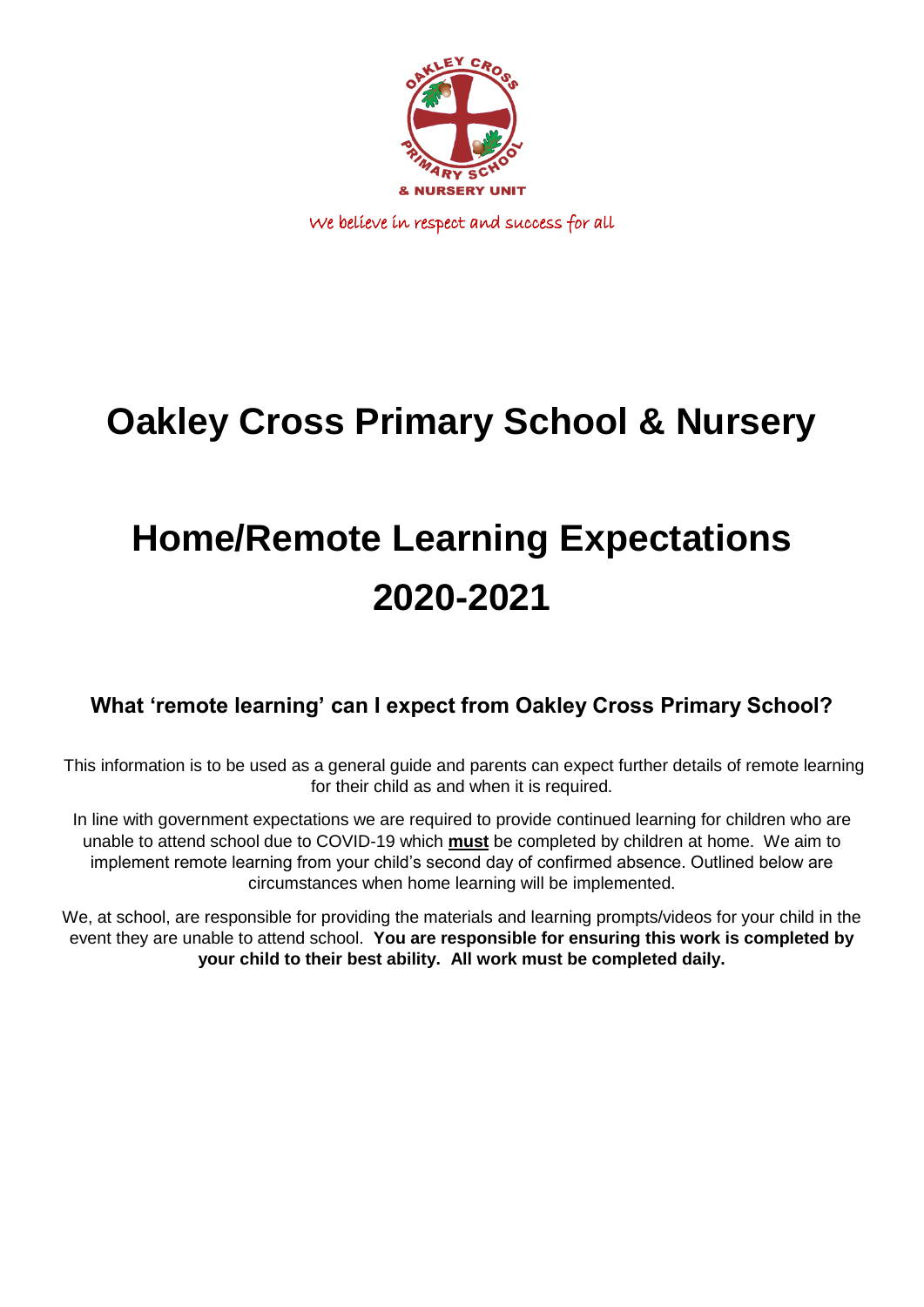## **The Remote Curriculum – Information for Parents**

There is an expectation that every school has a robust home learning offer for all children should they have to self-isolate or should a year group, bubble or whole school have to be sent home. There is also an expectation that schools keep a tight track of what children are doing at home and how they are managing with this home-learning.

The following is guidance for parents/carers based on what we believe will be the most beneficial activities for your child to help them to "keep up" whilst also following our school curriculum as closely as possible. There is a strong focus on reading, writing and basic number work as well as suggestions for other curriculum areas.

A child's first day or two of being educated remotely might look different from our standard approach, while we take all necessary actions to prepare for a longer period of remote teaching and learning.

## **What should my child expect from immediate remote education in the first day or two of being at home?**

At Oakley Cross Primary School we will endeavour to ensure that remote education provision will be made available immediately and we have therefore:

- provided all children with a 'Home Learning' exercise book that they can use for their daily writing and any other paper-based activities that they do at home. Should you require pens / pencils or any other equipment please let us know.
- provided login details for our communication system (SeeSaw,online learning platforms and resources (TT Rocks, Numbots and Phonics Play etc.) and ensure all parents/carers are able to access these and login. School will provide parents/carers acceptable use guidelines for this. Should you require any further support, please contact school.
- All children in school from Nursery through to Y6 are registered on 'Seesaw' and have individual codes to access their own account. Parents have been supplied with a copy of these codes along with login information for other learning sites we use to support children's learning at home.
- All of our children (Y1 upwards) use Seesaw within school and are used to accessing this resource. Children in EYFS will need adult support. We aim to provide some learning on day one once we are made aware that your child is not attending school. This may not be possible in all circumstances and in the absence of this, we would encourage children to access their usual learning resources e.g. Timetable Rockstars, Phonics Play etc.

## **Following the first few days of remote education, will my child access broadly the same curriculum as they would if they were in school?**

As a school we aim to provide:

- a curriculum sequence that allows access to high-quality online and offline resources and teaching videos that are linked to the school's curriculum expectations
- access to high quality remote education resources
- a broad and ambitious curriculum working in partnership with families
- a range of tasks so that pupils have meaningful and ambitious work each day in a number of different subjects
- a planned and well-sequenced curriculum so that knowledge and skills are built incrementally, with a good level of clarity about what is intended to be taught and practised in each subject
- signpost families to online, high quality lessons, videos and resources daily
- resources and lessons which link to current curriculum objectives within their classroom

We endeavor to teach the same curriculum remotely as we do in school wherever possible and appropriate. In line with their current age and stage of learning, we will provide:

 **Daily Maths lessons** which will be a combination of white rose maths videos (the scheme used in school), screens and power point presentations shared in the classroom where possible with voice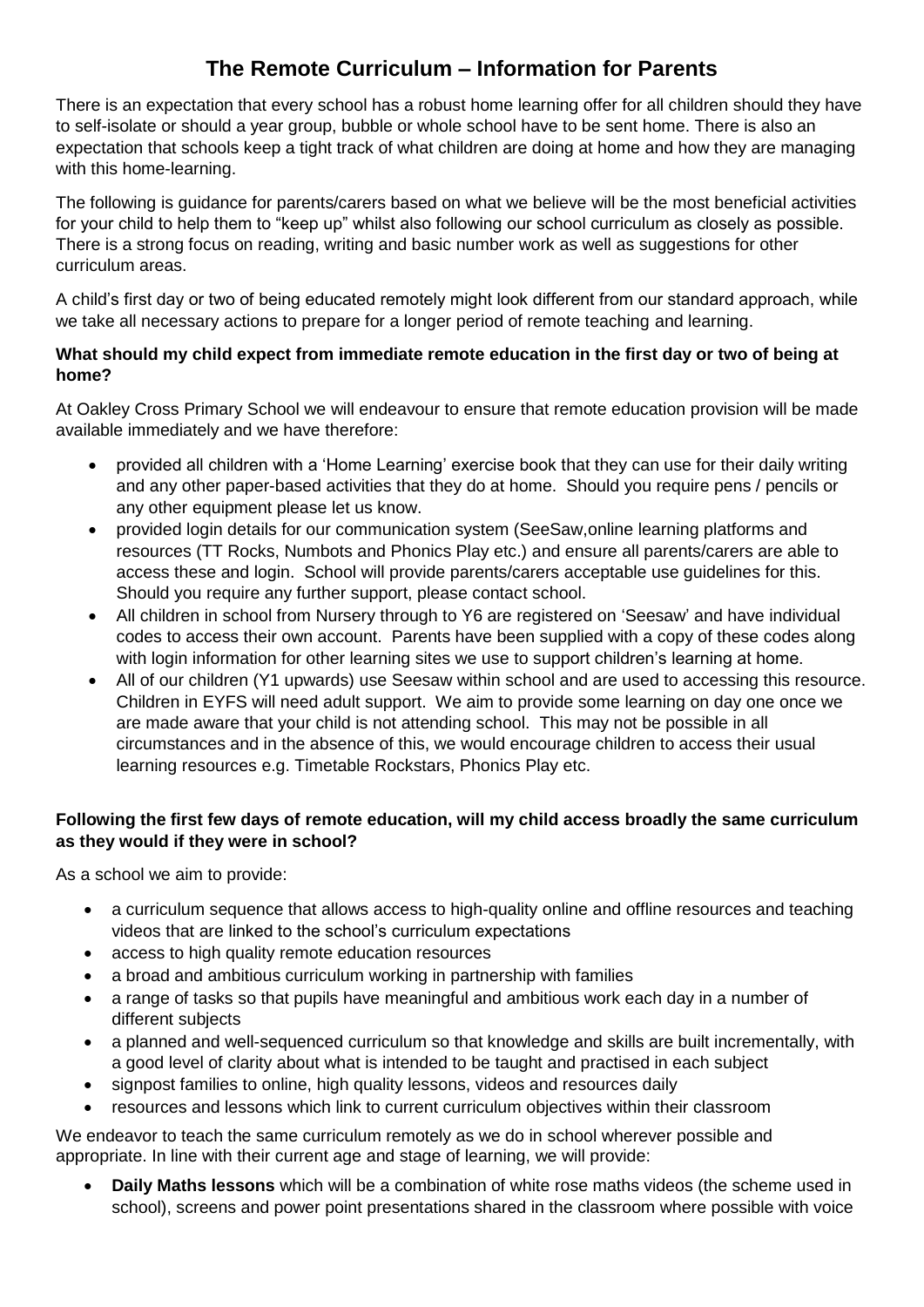over notes from the teacher and resources/worksheets used in the classroom. Teachers may provide additional voiced teaching points and instructions via Seesaw.

- **Daily English Tasks which may include:**
	- o **Phonics sessions/tasks for KS1** which will focus on the phonic specific sounds suitably matched to the age and stage of your child – teachers will signpost specific activities and will also provide power point presentations, games and verbal and visual prompts as required.
	- o **Reading activities** will be a combination of Pobble 365 activities, Fiction Express and Reading activities using Oxfrod Owl. Teachers may also focus work around text extracts linked to other curriculum areas being covered in school and where the class is focussing on one novel/text, activities will link to this text.
	- o **Spelling activities** will be provided and will be appropriate to the age and stage of your child. These spelling rules should be practised and activities may include identifying words, word searches and crosswords
	- o **Grammar, Punctuation and Writing activities** will be provided to work on specific skills and knowledge. Children will be asked to complete short pieces of writing and some longer pieces. Writing should be completed in home learning books where possible and a photograph uploaded to Seesaw for marking and feedback.
	- o **Handwriting activities** may be sent and children may be asked to practise specific letters or families of letters. Children should aim to use good handwriting and presentation at all times when completing tasks, just as they do in school.
- **Daily activities from wider curriculum subjects** which as far as possible will be in line with the current class timetable. For example, active bursts/tasks when PE is being taught in school. Teachers understand that children may not have access to the same resources which are available in school and will adapt activities as needed taking this into consideration.

We are currently working towards a system of being able to meet up with children virtually and teachers will eventually be holding weekly sessions with children to provide further feedback, engage in discussion and allow children to catch up with their peers. We also aim to provide shared story time sessions.

## **Remote Teaching and Learning time each day**

## **How long can I expect the work set for my child to take them each day?**

Children in Nursery will have activities they can dip into across the week. There is no specific requirement with regards to the time activities should take.

Children in their Reception year will have daily tasks set by their teacher. Again the DfE has not specified an amount of time their learning should take.

Children in KS1 will have work set which should be equivalent to 3 hours of teaching and learning time each day.

Children in KS2 will have work set which should be equivalent to 4 hours of teaching and learning time each day.

## **Accessing remote Education**

## **How will my child access any remote education provided by school?**

All children will access remote education via 'Seesaw' and have been issued with a 'home learning' code to enable work to be accessed from home. Children will receive daily feedback on all work completed on Seesaw/uploaded to Seesaw to enable them to continue to progress. All children in KS1 and KS2 were given a 'Home Learning' book should they find completing the work on paper easier.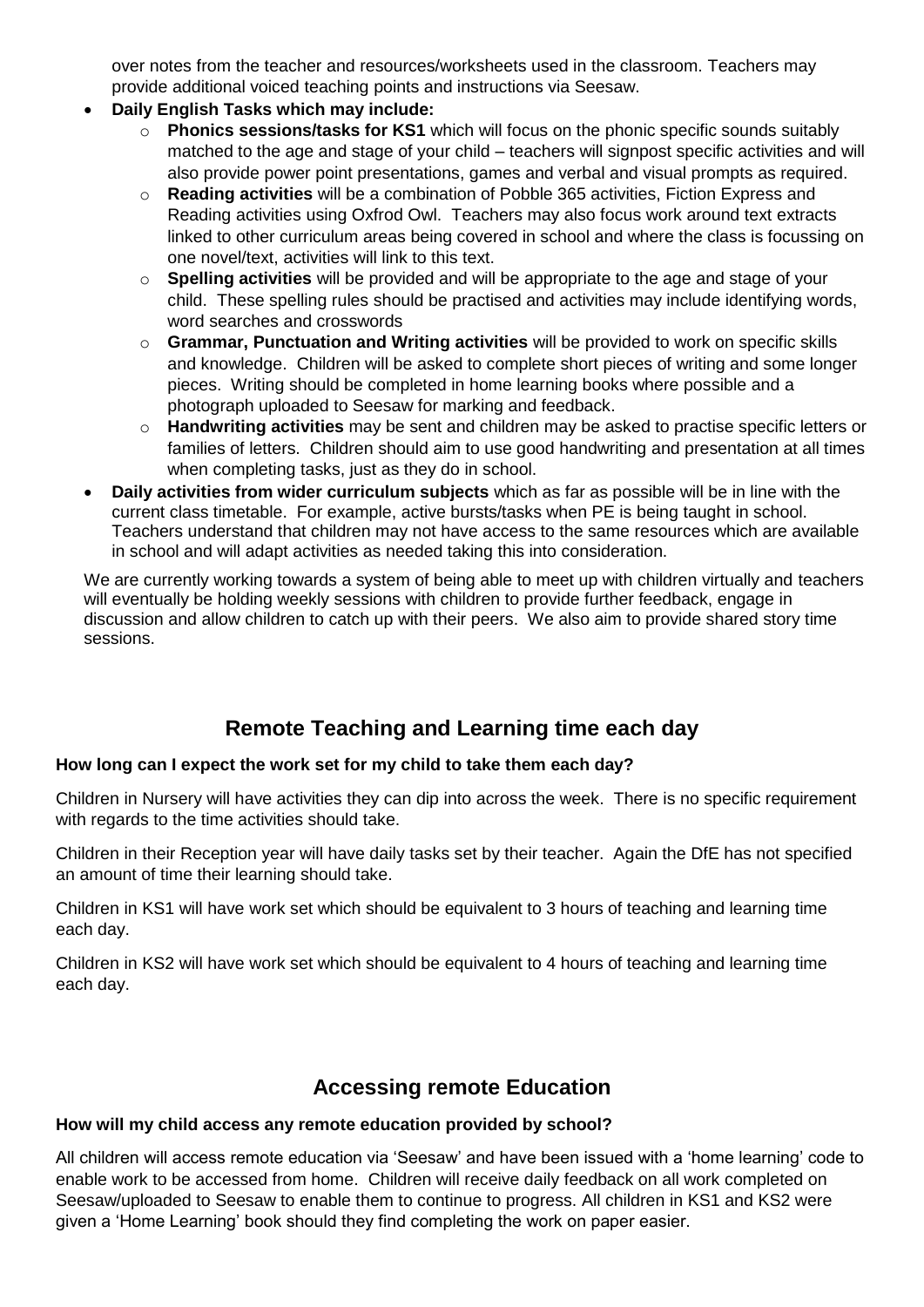## **If my child does not have digital or online access at home, how will he/she be supported to access remote education?**

Where children do not have access to a tablet/laptop or the internet, school will endeavour to support families. We are able to loan tablets and laptops to children who do not have access to these devices at home. We ask that parents/carers sign a 'Loan Agreement' in these circumstances, agreeing to the terms of the loan. We are also able to provide data to children, free of charge, which can be used to help them access home learning online. Please contact us by telephone or email on

[oakleycross@durhamlearning.net](mailto:oakleycross@durhamlearning.net) or [oakleybrannanoneil@gmail.com](mailto:oakleybrannanoneil@gmail.com) should you require any further information.

Parents/carers should make the school aware of any barriers to accessing the remote learning described above.

#### **How will my child be taught remotely?**

We use a combination of the following approaches to teach pupils remotely:

- recorded teaching (e.g. Oak National Academy lessons, video/audio recordings made by teachers to accompany presentations etc)
- commercially available websites supporting the teaching of specific subjects or areas, including video clips or sequences
- Worksheets and activities uploaded to Seesaw to be completed online or on paper, a photograph of which will be submitted to the teacher via Seesaw
- Through directed tasks using a range of high quality online resources. Many of the online learning resources we will recommend for use are used within our everyday practice in school. Children have been shown how to access the app/resource following a link and where appropriate have their own login details and passwords. Examples include:
	- o Seesaw
	- o Phonics Play
	- o Oxford Reading Buddy
	- o Fiction Express
	- o Spelling Shed
	- o White Rose Maths
	- o Numbots
	- o Times Table Rockstars
	- o My maths
	- o BBC Bitesize
	- o Language Angels
	- o Charanga Music
	- o imoves
- long-term project work and/or internet research activities which link to specific curriculum subject areas and supplement our enquiry based approach to teaching and learning.

## **Engagement and Feedback**

#### **What are your expectations for my child's engagement and the support that we as parents and carers should provide at home?**

It is expected that all children complete the teaching and learning tasks set for them each day. Children should not just pick and choose the activities they like the best but must complete the full curriculum. Unlike in March, we will be covering a great deal more new material rather than focusing on consolidating knowledge and skills. If children do not engage they will quickly fall behind their peers.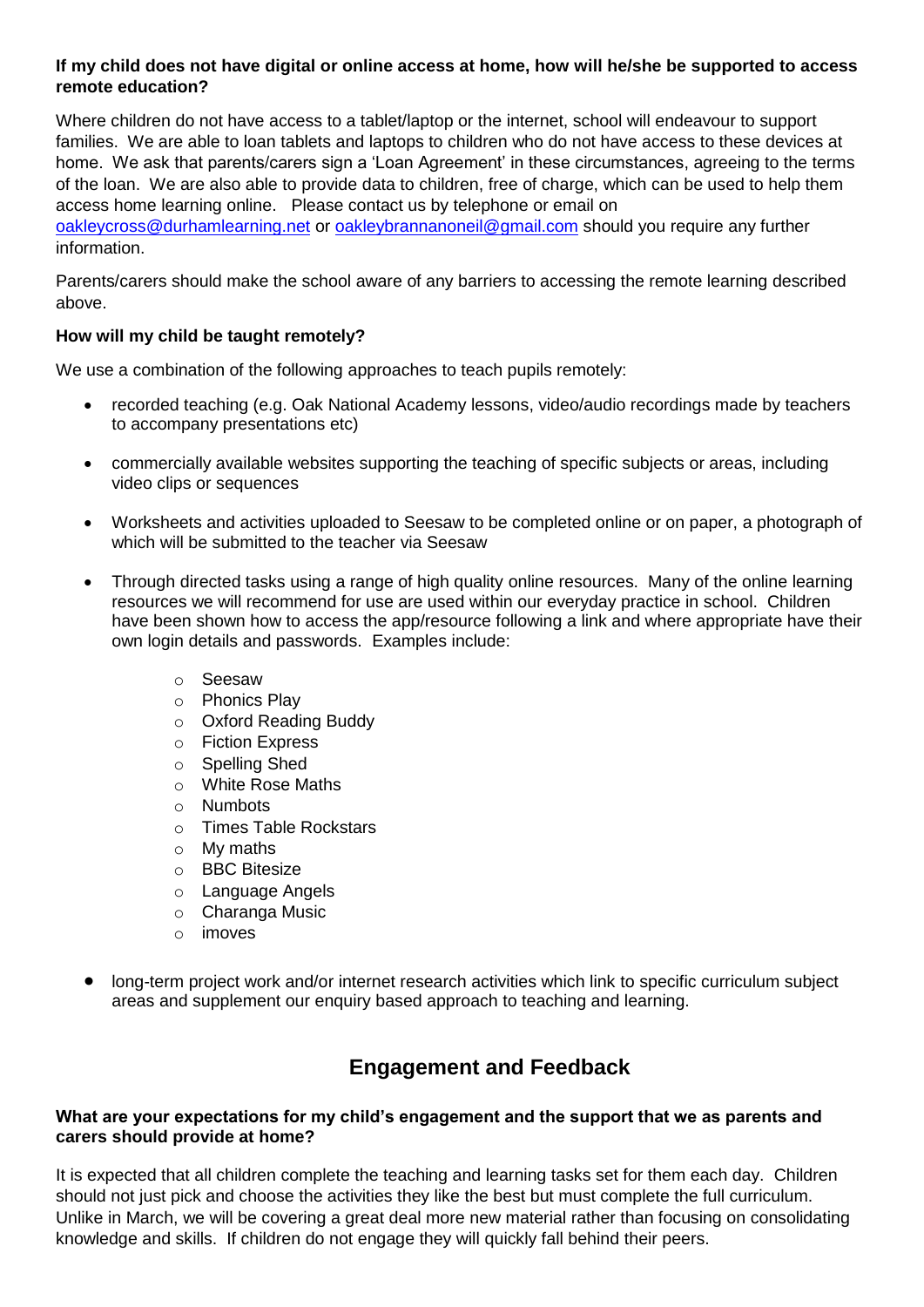Parents should endeavour to support children's remote learning by creating a positive environment for their child to learn, for example:

- Distinguish between weekdays and weekends, to separate school life and home life.
- At the end of the day, have a clear cut-off to signal that school time is over.
- Create and stick to a routine.
- Provide the correct equipment in order for your child to complete the work given.
- Have a designated working space if possible.
- Make time for exercise and breaks throughout the day to keep your child active.
- Reinforce the importance of children staying safe online and emphasise the importance of a safe online environment. Set age-appropriate parental controls on digital devices and use internet filters to block malicious websites. These are usually free, but often need to be turned on.
- Be aware of what your child is being asked to do, including: sites they will be asked to use and the school staff your child will interact with.
- Encourage your child to work to the best of their ability and praise their efforts.
- Encourage and support children to access remote education daily.
- Encourage and support children to keep up with the work set by school each day. We recommend that children focus on their Maths, English Reading, Phonics and Spelling each morning, then concentrate on the wider curriculum subjects after lunch.
- Contact school if they are experiencing problems with accessing remote education support children, where possible, to consider feedback on work submitted.

#### **How will you check whether my child is engaging with their work and how will I be informed if there are concerns?**

We will be asking all children to self-register daily via Seesaw and we will contact parents where children have not registered. Children should send a 'happy selfie' via Seesaw by 9:30am each day in order to register and let their teacher know they are ready to learn.

Where there are concerns around levels of engagement, parents will initially be reminded via Parentmail followed by a phone call. If we continue to have concerns we will complete a home visit, following our COVID-19 Risk Assessment to discuss concerns with you and your child.

We will respond to parents' messages within school working hours 8:30am – 4:30pm.

## **How will you assess my child's work and progress?**

Feedback can take many forms and may not always mean extensive written comments for individual children. For example, whole-class feedback or quizzes marked automatically via digital platforms are also valid and effective methods, amongst many others. Our approach to feeding back on pupil work is as follows:

- via comments on individual pieces of work with points for improvement given as needed
- via verbal methods the teacher will record feedback on specific pieces of work for the child to listen to and act upon
- via quizzes and competitions set up by class teachers
- via group meeting sessions via Teams/Zoom or individual telephone calls as appropriate

Children will receive feedback on most aspects of their learning on a daily basis as teachers will use this to inform future learning needs. Some pieces of work will need more detailed feedback and this may not be provided on the day it is submitted. In this instance more detailed feedback and/or further explanation will be provided at a later stage by the teacher.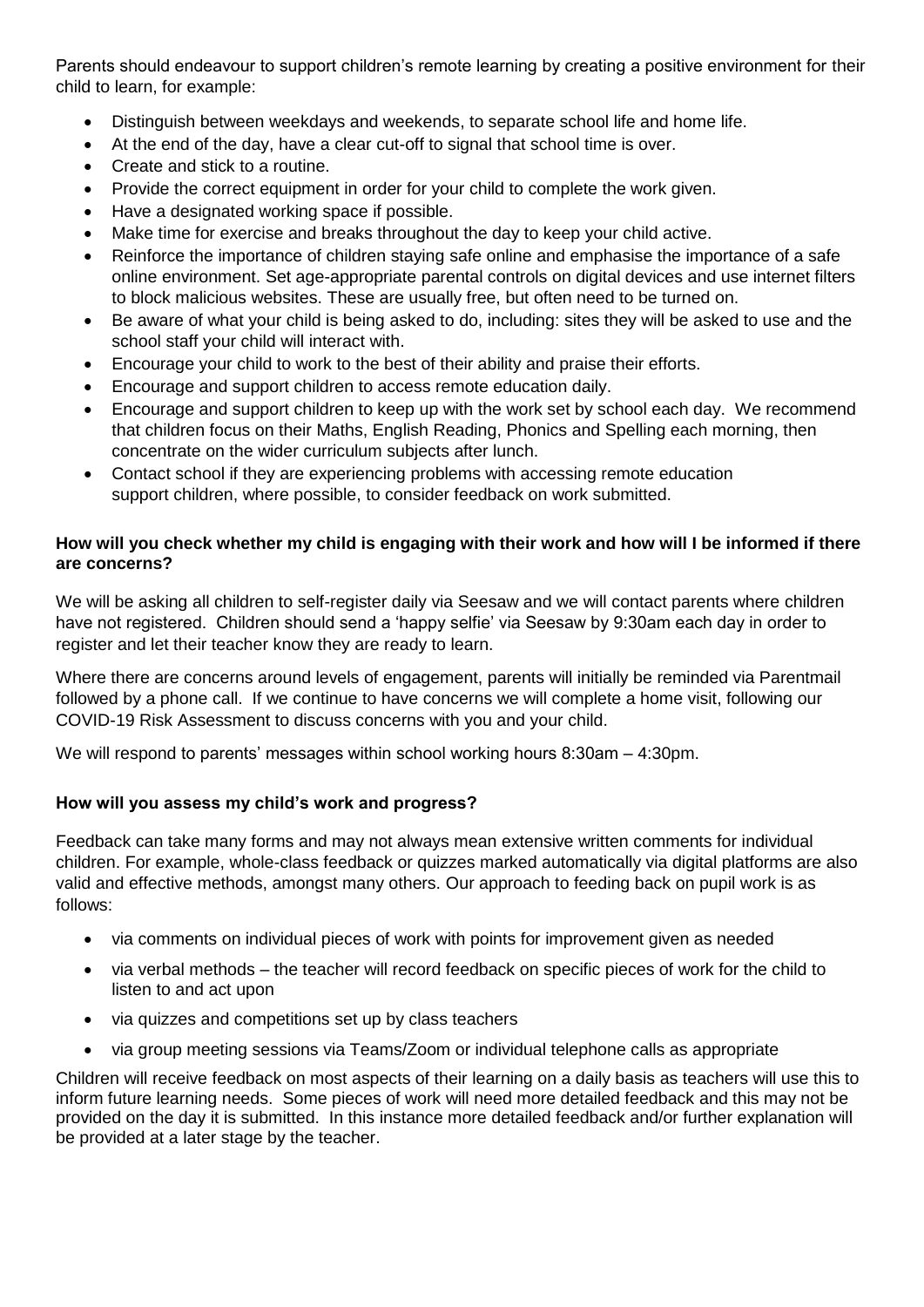## **Additional support for pupils with particular needs**

#### **How will you work with me to help my child who needs additional support from adults at home to access remote education?**

We recognise that some pupils, for example some pupils with special educational needs and disabilities (SEND), may not be able to access remote education without support from adults at home. We acknowledge the difficulties this may place on families, and we will work with parents and carers to support those pupils in the following ways:

- A more bespoke programme of support will be set up. This may include phone calls / video chats with your child's teacher or support assistant to support with tasks at home.
- Tasks will be set via Seesaw which match the stage and ability of individual children and will match the style used in school for continuity.
- Where possible any interventions which the child usually accesses in school that can be accessed from home will be offered
- Additional support via telephone can be made available from our SENCo or from your child's teacher or learning support assistant

Where possible face to face learning will continue for our children in receipt of an EHCP to ensure the needs of the child can be effectively met.

We also acknowledge our younger learners in Nursery, Reception and Y1 will need more support to access their learning at home.

- Tasks will be set via Seesaw which match the stage and ability of individual children and will match the style used in school for continuity.
- Tasks will be age appropriate and some may involve more verbal and physical responses rather than actual written responses.
- Teachers and Teaching Assistants will be available to provide support as needed and can be contacted via the school telephone number or individual class email addresses.

## **Remote education for self-isolating pupils**

Where individual pupils need to self-isolate but the majority of their peer group remains in school, how remote education is provided will likely differ from the approach for whole groups. This is due to the challenges of teaching pupils both at home and in school.

#### **If my child is not in school because they are self-isolating, how will their remote education differ from the approaches described above?**

For the vast majority of children, a period of self-isolation will be a short, time limited period of 10 days, a short period in comparison to any imposed Local/National Lockdown arrangements. We aim to ensure individual pupils self-isolating are taught a planned and well-sequenced curriculum with meaningful and ambitious work each day in a number of different subjects and that they will be provided with feedback on their learning.

Children will usually receive activities in Maths, Reading, Phonics and Spelling – in line with what their peers are doing. As far as is practicably possible, teachers will provide clear instructions and links to power points/videos and resources used in school. There may be more emphasis on self-directed learning through one of the online learning apps/websites we use for some of the time. Children will also access learning from the wider curriculum to match what their peers are doing in school.